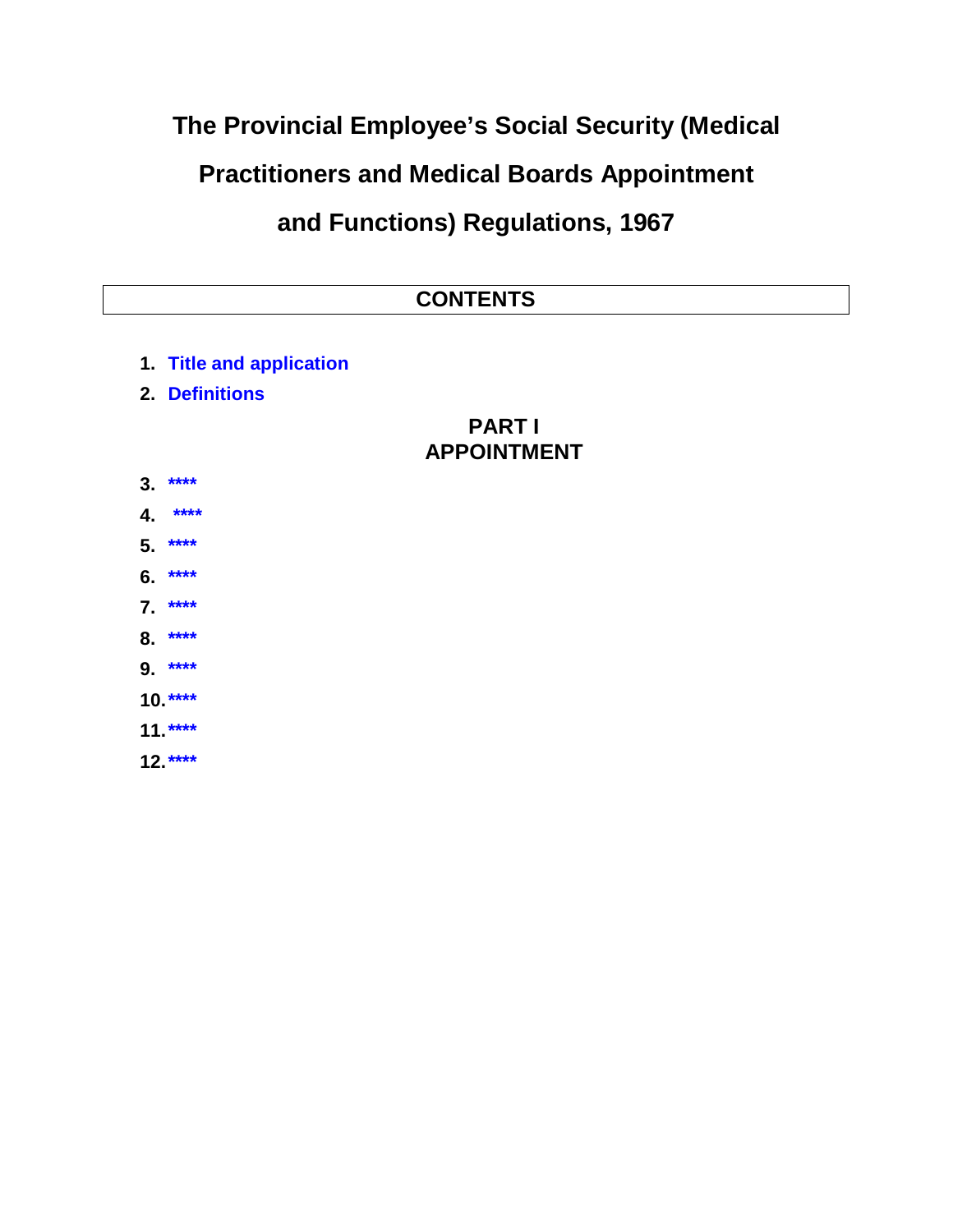1. **Title and application :** (1) These Regulations may be called the Provincial Employees' Social Security (Medical Practitioners and Medical Boards Appointment and Functions) Regulations, 1967.

- (2) They shall come into force a once.
- **2. Definitions :** In these regulations, unless the context otherwise---
	- (i) the following expression shall have the meanings respectively assigned to them that is to say---
	- (a) "Ordinance" means the Provincial Employees' Social Security Ordinance, 1965 :
	- (b) "Section" means a section of the Ordinance :
	- (c) "Hospital" means a Social Security Hospital or any other hospital's dispensary with which arrangements have been made by the Institution for the treatment of the employees :
	- (ii) other expressions shall have the meanings respectively assigned to them in Section 2.

## **PART I**

## **APPOINTMENT**

**3.** The Commissioner shall appoint such staff for the dispensaries as may be recommended by the Medical Advisor. He shall also appoint Medical Boards consisting of doctors from the panel prepared by the Medical Advisor.

**4.** Only these doctors who possess at least an M.B.B.S. Degree from a recognized University and have at least 5 years' experience shall be eligible for appointment as Medical Officers incharge of the institutions, dispensaries or members of the Medical Boards. This rule may, however, be relaxed in exceptional circumstance on the advice of the Medical Advisor.

**5.** Each medical practitioner or member of medical board so appointed

whether full-time or part-time shall be given a certificate of appointment, which shall specify the salary and conditions of service in the case of full-time appointment, and the fees and allowances payable in the case of a part-time appointment.

**6.** A medical practitioner shall be responsible for the administration of each dispensary set up by the Institution for the provisions of medical care to secured persons and their dependents.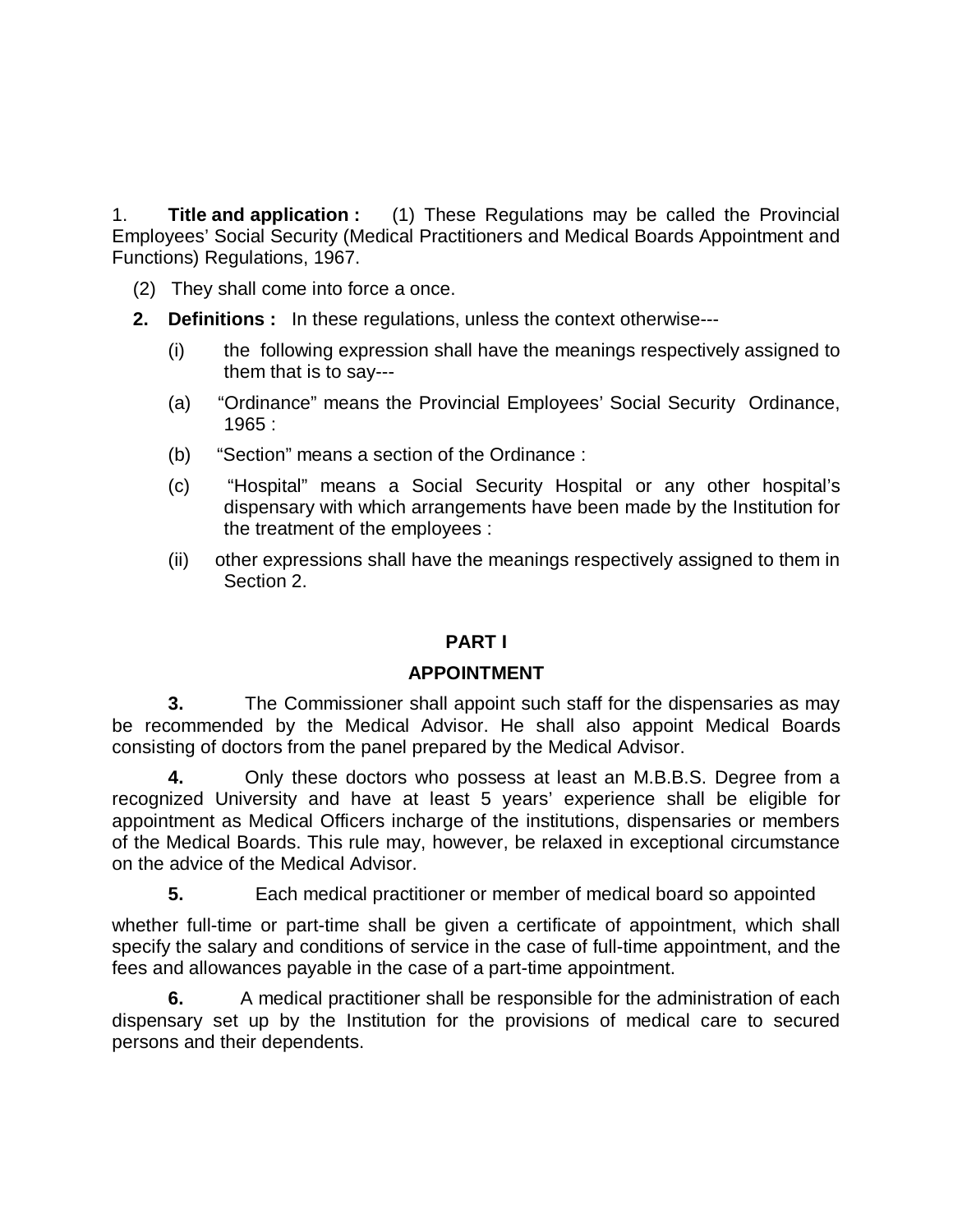**7.** (1)The medical practitioner shall maintain such records as the Institution may direct; and; in particular, a medical case history in respect of each person to whom he gives medical care.

(2) The medical case history of each person treated shall contain in addition to his identification details of the following data:---

- (a) the date or dates of his attendance :
- (b) the particulars of the certificates of incapacity issued---First, Intermediate or Final certificates of expected or actual confinement :
- (c) the diagnosis of the morbid condition by number as defined in the list set out in the First Schedule to these Regulations :
- (d) the short clinical data ; and
- (e) the treatment given and other action taken, if any.

**8.** A medical practitioner shall, when examining a secured person or his dependent:---

- (i) determine, in the case of a secured person, whether he is incapable of attending to his work on account of sickness and, if he is so, furnish to him a certificate to the effect, identifying the cause of such incapacity by its corresponding code number as shown in the List of Causes of Morbidity set out in the First Schedule to these Regulations, on the appropriate form supplied by the Institution ; the form shall show either :---
- (a) the presumptive duration of the incapacity, as a rule for a maximum of one week at a time and no longer, and the date on which the person shall be examined in order to confirm the continuation of the incapacity, or
- (a) the probable date of the recovery of his capacity for work if it is within one week of the date of examination ;
- (ii) decide what further examination, if any, for example, by means of X-rays, laboratory examination or other examination is necessary, and make appropriate arrangements ;
- (iii) determine his treatment, giving him all instructions regarding behaviour, diet and other matters ;
- (iv) prescribe the use of pharmaceutical products as specified in Regulations  $10;$
- (v) direct him, if necessary, to the hospital which has undertaken to receive secured persons for examination, admission or treatment;
- (ii) complete his medical history;
- (iii) make if necessary, an appointment for a further medical examination, advising him accordingly ;